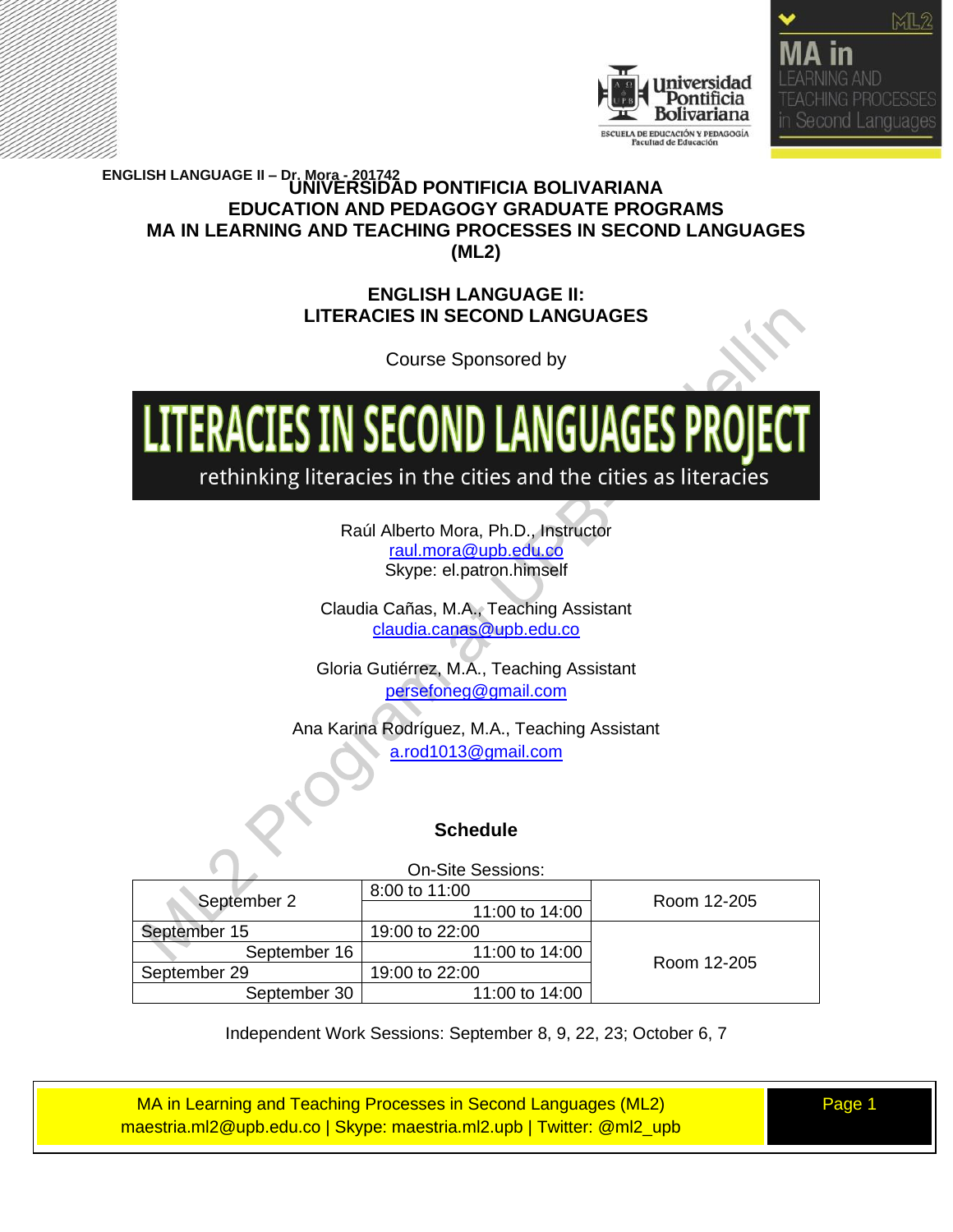

EACHING PROCESSE in Second Language

**ENGLISH LANGUAGE II – Dr. Mora - 201742 Attention to Students** By appointment only

#### **Introduction and Overview**

Society's understanding of literacy has evolved especially since the latter half of the 20<sup>th</sup> century. This evolution is not just happening in English, however. Literacy scholars in other languages (including Spanish) are proposing organic epistemological stances to literacy that transcend mere translations (Mora, 2016). Regardless of your understanding of literacy as just reading or writing or a more complex view such as, "the process of interpreting and creating text using multiple means and media, including technology, multiple languages, and diverse aesthetic forms of expression, in addition to the written and spoken word" (Mora Vélez, 2010, p. 1; Mora, 2012), literacy discussions are heated and oftentimes controversial. The discussions are also layered and interdisciplinary, "many of the issues involved in the evolution of thinking about 'literacy' seem to grow out of tensions around such paradigms as pyscholinguistics, critical theory, sociocultural theory, cultural theory, sociolinguistics, and so on" (Lankshear, personal communication, 08/22/13)

Besides these interdisciplinary tensions, there is also a need to consider the roles of new technologies (Mora, 2014b) and the sociopolitical landscape (Mora, 2014a) in the new epistemological and instrumental (Mora, 2016) stances in the new configurations of today's language ecologies (Mora, 2014c<sup>1</sup>; 2015b). These new configurations invite second language researchers and practitioners to be more actively involved in the debates. Literacy, therefore, transcends the instrumental views of reading and writing as mere skills. Instead, we must consider how these renewed positions vis-à-vis literacy are an invitation to, using key words in our program, *reconceptualize* and *recontextualize* learning and teaching. This course encourages all of you to learn about and be actively engaged into these conversations.

This seminar, as a consequence, invites all participants to analyze and think about how some of the changes in literacy paradigms in the last 50 years will affect your own practice. We will zero in on the more progressive literacy paradigms influenced by the work of Paulo Freire and other research efforts from around the world. Course readings and discussions will delve on the conceptual underpinnings of each paradigm, their understanding of reading and writing, and the human development goals that each paradigm has ultimately proposed. Further readings and the ensuing assignments will provide you with a chance to reflect on how we can continue implementing these paradigms in second language education, as part of an ongoing effort to build a "south-south scholarship" (Mora, 2016) of literacy.

<sup>1</sup> APA Citation: Mora, R. A. (2014c). *Language ecology. Key Concepts in Intercultural Dialogue, 13*. Available from http://centerforinterculturaldialogue.files.wordpress.com/2014/05/key-conceptlanguage-ecology.pdf

MA in Learning and Teaching Processes in Second Languages (ML2) maestria.ml2@upb.edu.co | Skype: maestria.ml2.upb | Twitter: @ml2\_upb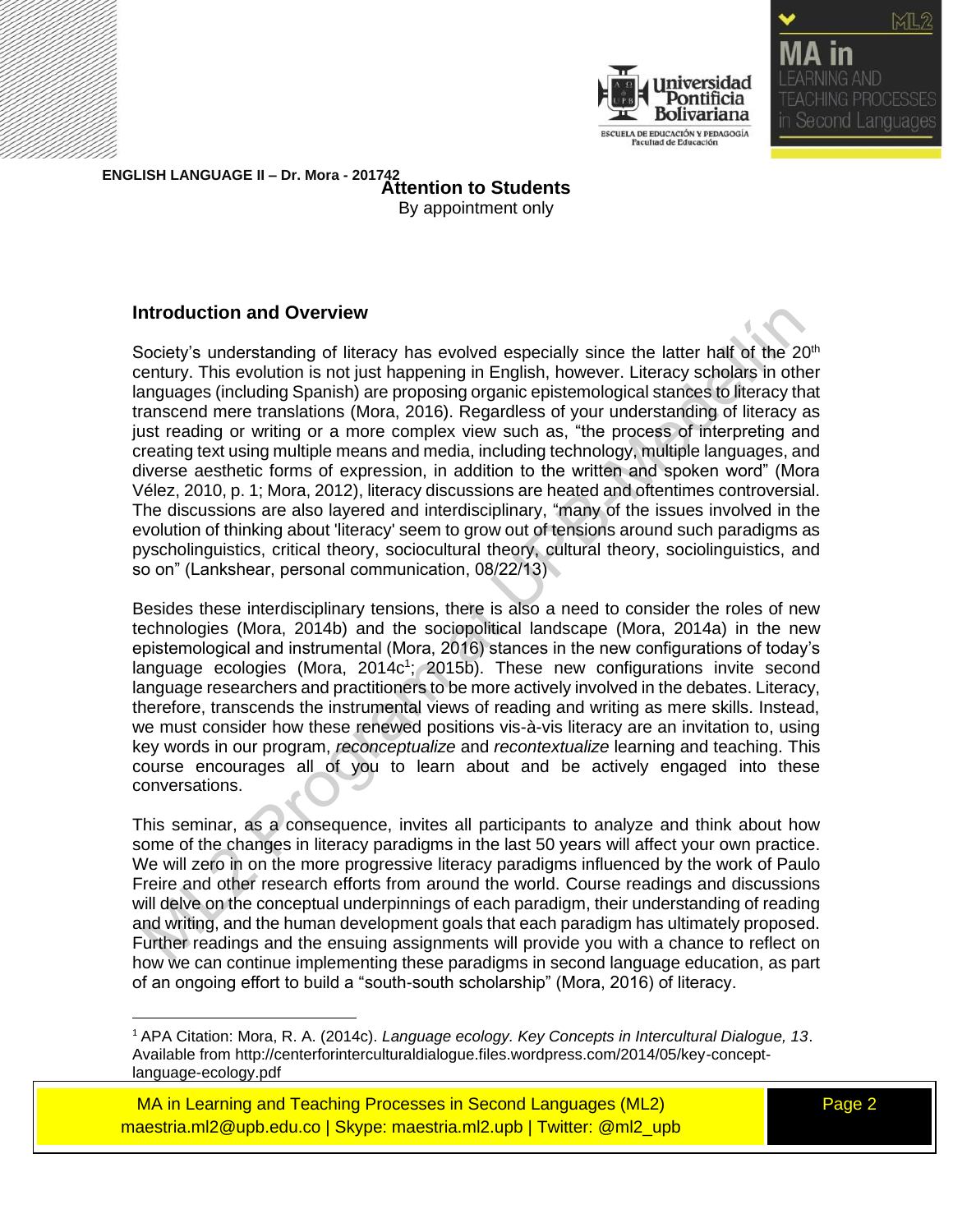



#### **ENGLISH LANGUAGE II – Dr. Mora - 201742**

Course readings mix key readings and webinars from the most respected literacy scholars worldwide with examples from Latin/South American literacy scholars and recent literacies research. Additional local resources will also include the recent work and publications by the the Literacies in Second Languages Project (LSLP), as an example of the cutting-edge research that we are currently developing at UPB.

Although the majority of the readings will be in English, you will also have access to readings and resources that relate to how, for example, Ibero-American scholars are rethinking the notion of literacy in Spanish, or *literacidad* (Cassany, 2005; Mora, 2012b). Learning about the emerging concepts for literacy beyond English is necessary to make better sense of the challenges we must face when reinterpreting ideas across other languages (Mora, 2016).

English Language II is, above all, a *survey course.* Throughout the course, you will learn key concepts and authors in each of the literacy paradigms we will discuss, hoping that these resources will help each of you "acquire the concepts, ideas, theories, and vocabulary to begin to think and reflect on practical applications of [your] readings." (Willis, personal communication, 08/21/13). In that regard, should any of you become more interested in any of the paradigms or concepts discussed in class (and especially those who might consider using literacy frameworks for your thesis projects), you should talk to me so that I can suggest further readings.

You are strongly encouraged to bring your experiences and previous work as researchers to class and incorporate them as part of our discussions, considering the *reflexive* nature of this course. Inspired by Bourdieu's idea of *reflexivity* (Bourdieu & Wacquant, 1992; Mora, 2011, 2012a, 2014c) as the collective process of returning generated knowledge to the realities of our context, there will always be spaces in this course to reflect on how we as practitioners can use what we are learning to improve the quality of second language learning and teaching in the local context of our schools in Medellín and Colombia.

All sessions will work under a seminar format, where will we discuss the different readings that we are sharing in order to create more knowledge as the result of every session.

#### **Competences the Course Will Promote**

- 1. I comprehend the evolution of the notion of literacy as a response to societal and technological changes.
- 2. I synthesize the fundamental principles and pedagogical applications of major alternative literacy paradigms today.
- 3. I determine the best pedagogical approaches to improve literacy practices within classroom instruction
- 4. I inquire about how to integrate the main conceptual tenets of different literacy paradigms within a research agenda
- 5. I value the different literacy practices that take place both within and outside his/her classroom as a way to better understand his/ her students' realities.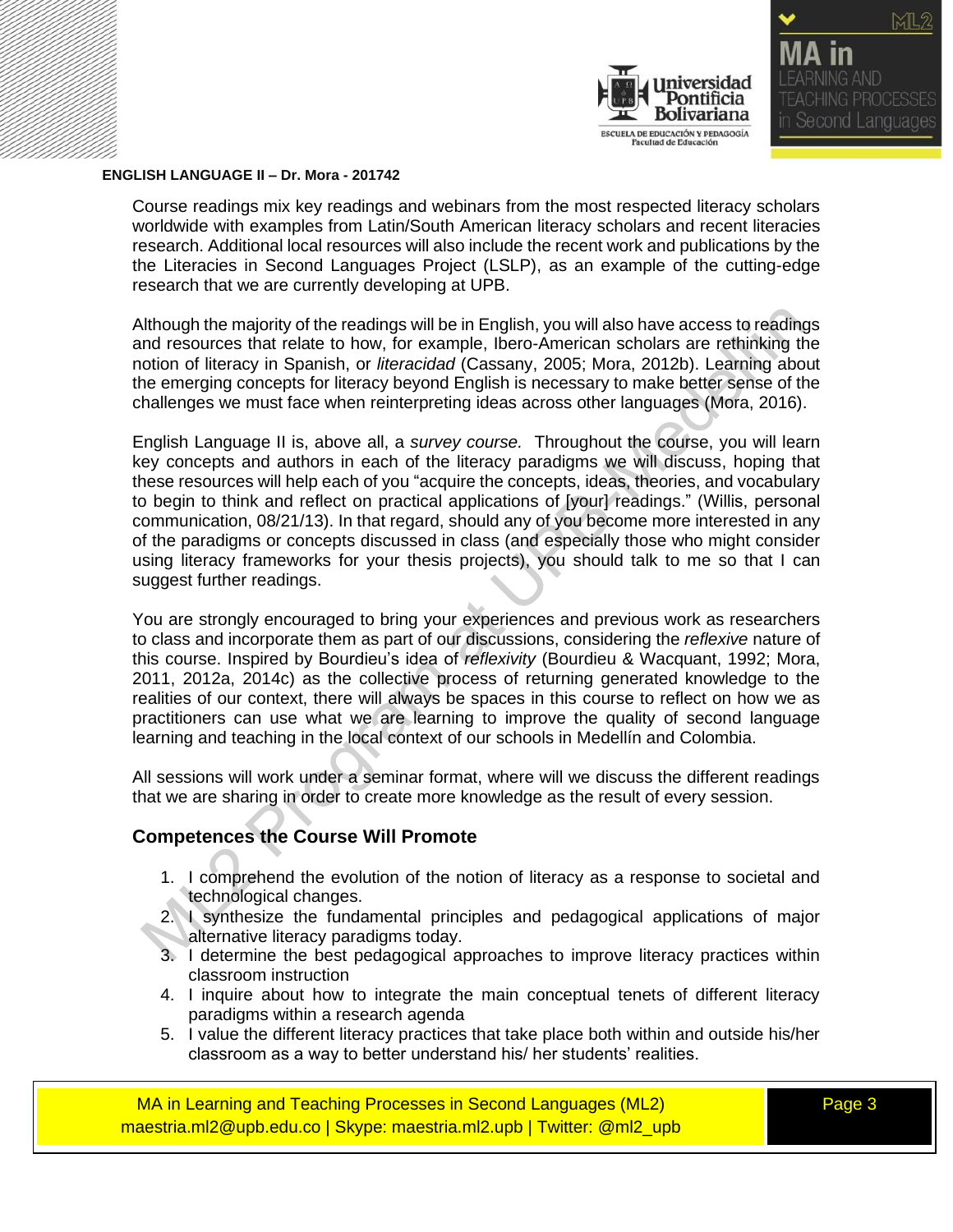



#### **ENGLISH LANGUAGE II – Dr. Mora - 201742**

#### **Assignments**

There will be four assignments for this course. You must write all your entries using an academic paper format, including APA 6th Edition guidelines. I will hold you to the solemn promise that you will carefully and thoroughly proofread your entries for grammar, spelling, and punctuation. You should also give your entry an actual title other than the assignment name. You are welcome to check the "about writing" section of my website (http://elpatronhimself.net/about-writing.php) for resources on writing and APA rules.

As an academic exercise, you are supposed to treat the blog entries as a "working paper" (check the resources at the end for examples of how working papers operate). This means that your entries should offer substantial quality or argumentation. In addition, they should be something that you can later turn into a paper if you so wish. In fact, if you get a really good grade on the blog entry, I myself will tell you exactly how to cite it for your CV! The assignments are, as follows:

- **Our Curriculum through a Critical Literacy lens (30% of final grade).** This assignment is a response to the readings and discussions about Critical Literacy. You will have three possible options for writing a 1500-to-3000-word (please write the number of words at the bottom of your entry) text:
	- $\circ$  You can analyze the textbooks you have used (whether as a student or a teacher)
	- $\circ$  You can engage in a discussion of the English curriculum at your institution.
	- $\circ$  You can analyze the local and national standards for English and how they reflect (or do not) your local contexts.

You should make sure not to use real names of institutions and textbooks (in the case of standards, you can refer to them directly, as they are public documents). Your paper should reflect a good grasp of the main questions and issues from critical literacy (Mora, 2014b). For this response, use the class readings (both required and further) and at least two additional scholarly references of your own]

• **Literacy and multimodality around our classrooms: A multimodal essay (30% of final grade).** Both *New Literacy Studies* and *Multiliteracies* have embraced the notion of *multimodality* (Kress, 1997, 2000, 2010; Mejía-Vélez & Salazar Patiño, 2014; Mora, 2013, 2014a, in press; Street, 2013) as a building block for a great deal of their work. In pairs or trios, you should prepare a multimodal essay that explains where and how you are discovering literacy and multimodality around your classroom. You may include interviews with colleagues or students, but you will need to have them sign a consent and release form for that purpose (in the case of children, you will need their parents to sign said forms). While your videos should include a healthy dose of images, sound, and video, it is also essential that you include plenty of narration that demonstrates a grasp of the fundamental concepts we are discussing in class (this is, after all, an academic exercise). Videos should be around 5 minutes in length. You should include all the readings from the on-site and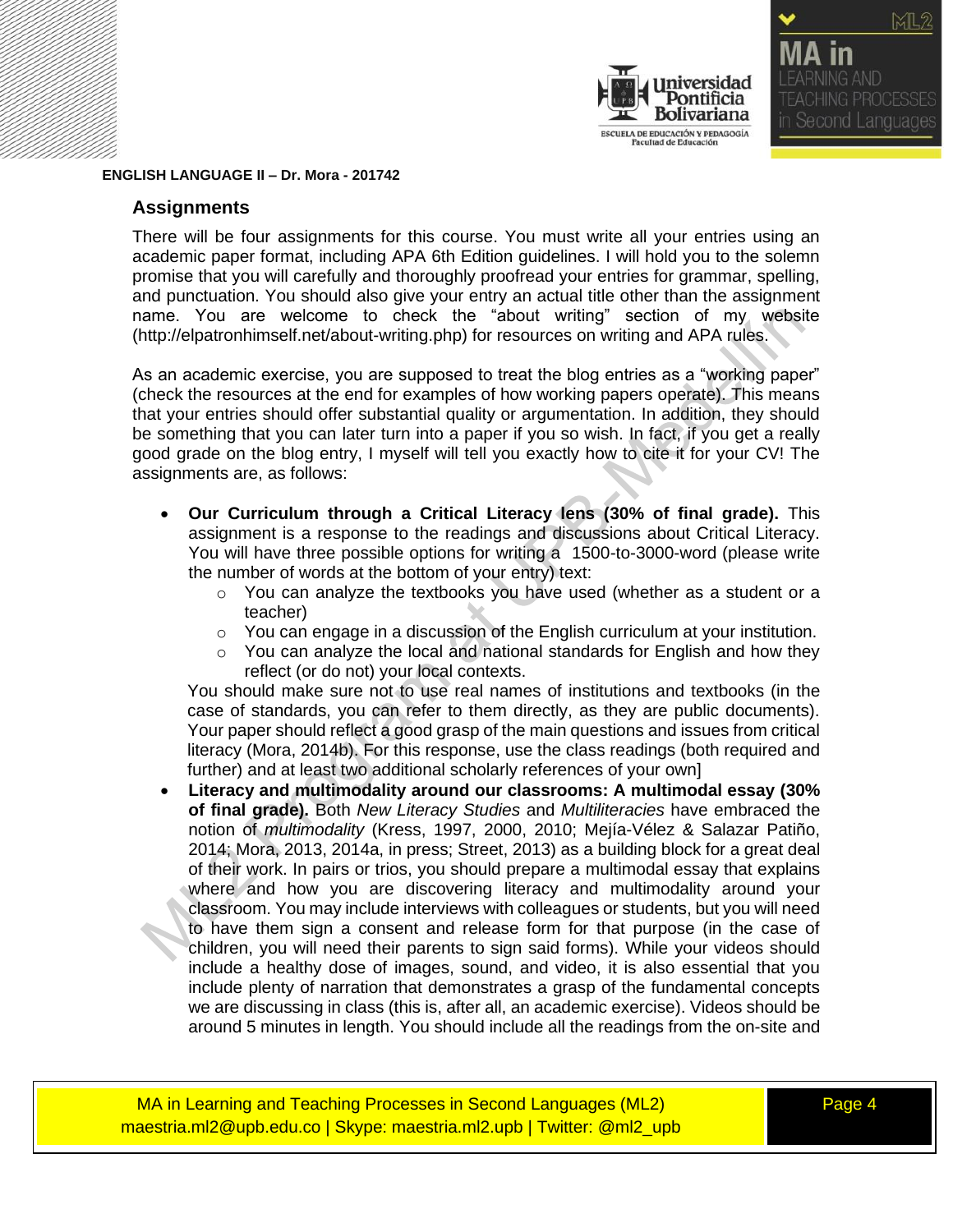



- **ENGLISH LANGUAGE II – Dr. Mora - 201742** virtual sessions (including the further readings) and reference all of them (APA style) in the credits.
	- **The new challenges for literacy in Colombian (language) education. (40% of the final grade).** Questions about new literacy configurations in today's classrooms remains a hot topic in the field (e.g Kist, 2000, 2007). In the current landscape for Colombia, I believe that literacy as we have conceived it in this course will have a key role (and I am already thinking about that issue!). This assignment, as the bookend to the course, is an invitation to join this conversation from the different vantage points you all have brought to the class. I want you to propose frameworks, considerations, and potential pitfalls when incorporating all these new literacy paradigms in your own institutions. You can choose to do this individually or in pairs. You may include interviews to colleagues or students (you will need consent to do so; you can tailor the consent used in the previous assignment for this purpose). You can use all the class discussions and readings (both required and further) plus at least five additional scholarly references per student. Your report should have at least 4000 words but should be multimodal in nature.

#### **Expectations**

**Classwork.** I expect all of you to be on time for each session. If, for some reason, you cannot be in class, please notify me as soon as possible. Make sure to talk to either your other classmates or me to make up for the work. No assignments will be accepted after the due date without a proper excuse. The deadlines are set well in advance so check your personal or work schedules to ensure there are no conflicts. If you foresee a conflict, talk to me immediately so we can make proper arrangements. Remember that you must submit all of the assignments on the course blog (I will not accept any papers via e-mail). Should you have any questions about the course, please e-mail me at [raul.mora@upb.edu.co.](mailto:raul.mora@upb.edu.co)

**Participation.** Since all of you are teachers and this is a graduate-level course, I expect a high degree of professionalism and ethical behavior from all of you. I expect all of you to be prepared to participate in every class. This includes reading the assigned readings and documents and bringing all required resources at all times. All of you should be prepared to raise questions and issues as the result of your reading and the interactions with your instructor *and* each other. If you disagree with any ideas in class, feel free to say so in a proper fashion. To me, the classroom is a community of learners and scholars. Respectful interactions are important for the success of the academic exercises in which we will engage.

**Methodology.** You will engage in class work for 6 hours every other Friday and Saturday plus about six hours on the virtual sessions. In addition, you might need at least another 4 hours a week to work on the readings and assignments for the course on your own. The schedule features all the readings that you must read in preparation for each class. You will receive detailed instructions on how to go about your reading assignments for each on-site and virtual sessions. In addition, there is a list for *further readings* in the reference section at the end. While not mandatory in any way, those readings may come in handy during the course assignments or for our own research down the road.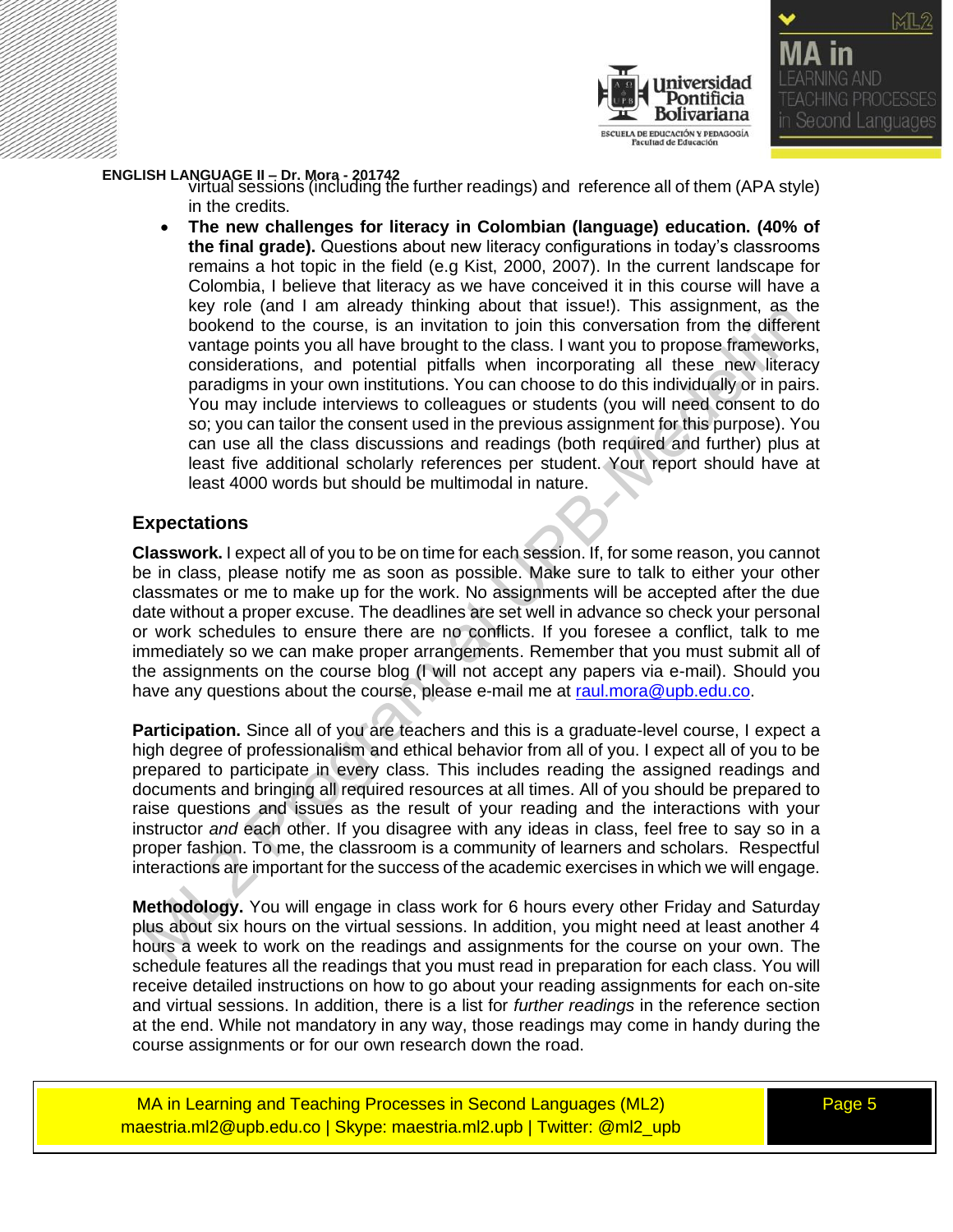

**ENGLISH LANGUAGE II – Dr. Mora - 201742 Ethical guidelines.** All assignments are to be original work. As a scholar, I abide by the highest standards of academic integrity, including strong stances against cheating and plagiarism. Guidelines against cheating and plagiarism in this course will follow any internal guidelines that UPB has set in place for academic integrity, as well as existing Colombian copyright legislation, such as Ley 23 de 1986, specifically Article 31 [\(http://www.cerlalc.org/documentos/colo23.htm\)](http://www.cerlalc.org/documentos/colo23.htm) and Ley 1032 de 2006 [\(http://www.unal.edu.co/dib/cip/pi\\_ley\\_1032\\_2006.html\)](http://www.unal.edu.co/dib/cip/pi_ley_1032_2006.html). Please make sure to get yourselves acquainted with these laws.

### **Resources**

You will find all the necessary readings and handouts in a designated Dropbox folder. It is your duty to ensure you can access the site and resources by contacting me so that I can add your e-mail accounts. In addition to online resources, you are supposed to have a notebook/journal with you at all times. We will do extensive note-taking during the course.

## **Technology**

If you happen to have a laptop or tablet you can bring it to class as well (I suggest against phablets<sup>2</sup> or smartphones/iPhones, as reading these files from their screens can be a bit cumbersome at times). It is advisable to download the readings to your hard drives before the class. I am all about saving the trees, so I encourage you to go digital whenever possible. In the extreme case that you should need to print the readings, please do so on both sides of the sheet, print 2 pages per side of the sheet, or use scrap paper. Regarding the use of cell phones and smartphones, I kindly ask you to avoid using your phones/smartphones/iPhones/phablets as much as possible. We only meet for 6 hours in our allotted weekends, so unless we are talking about life-or-death situations in your lives (which may happen), I expect not to see any communication devices in your hands.

#### **Communication Etiquette**

Learning how to communicate in writing is an important and necessary skill that all academics must develop in order to network effectively with other professionals. In many cases, a well-crafted e-mail is the difference between receiving a reply from faculty and researchers in other institutions and having your message deleted right away. Check the following websites with information about e-mail etiquette, and please keep these rules in mind for any and all academic communications, within this class and beyond:

- <http://owl.english.purdue.edu/owl/resource/636/01/>
- [http://thermaltoy.wordpress.com/2013/01/26/dr-who-or-professor-who-on](http://thermaltoy.wordpress.com/2013/01/26/dr-who-or-professor-who-on-academic-email-etiquette/)[academic-email-etiquette/](http://thermaltoy.wordpress.com/2013/01/26/dr-who-or-professor-who-on-academic-email-etiquette/)
- <http://www.usm.edu/chemistry-biochemistry/e-mail-etiquette-adapted-academia>
- <http://web.cn.edu/kwheeler/documents/Academic%20Etiquette.pdf>

 $2$  Phablet: a portmanteau of the words Phone  $+$  Tablet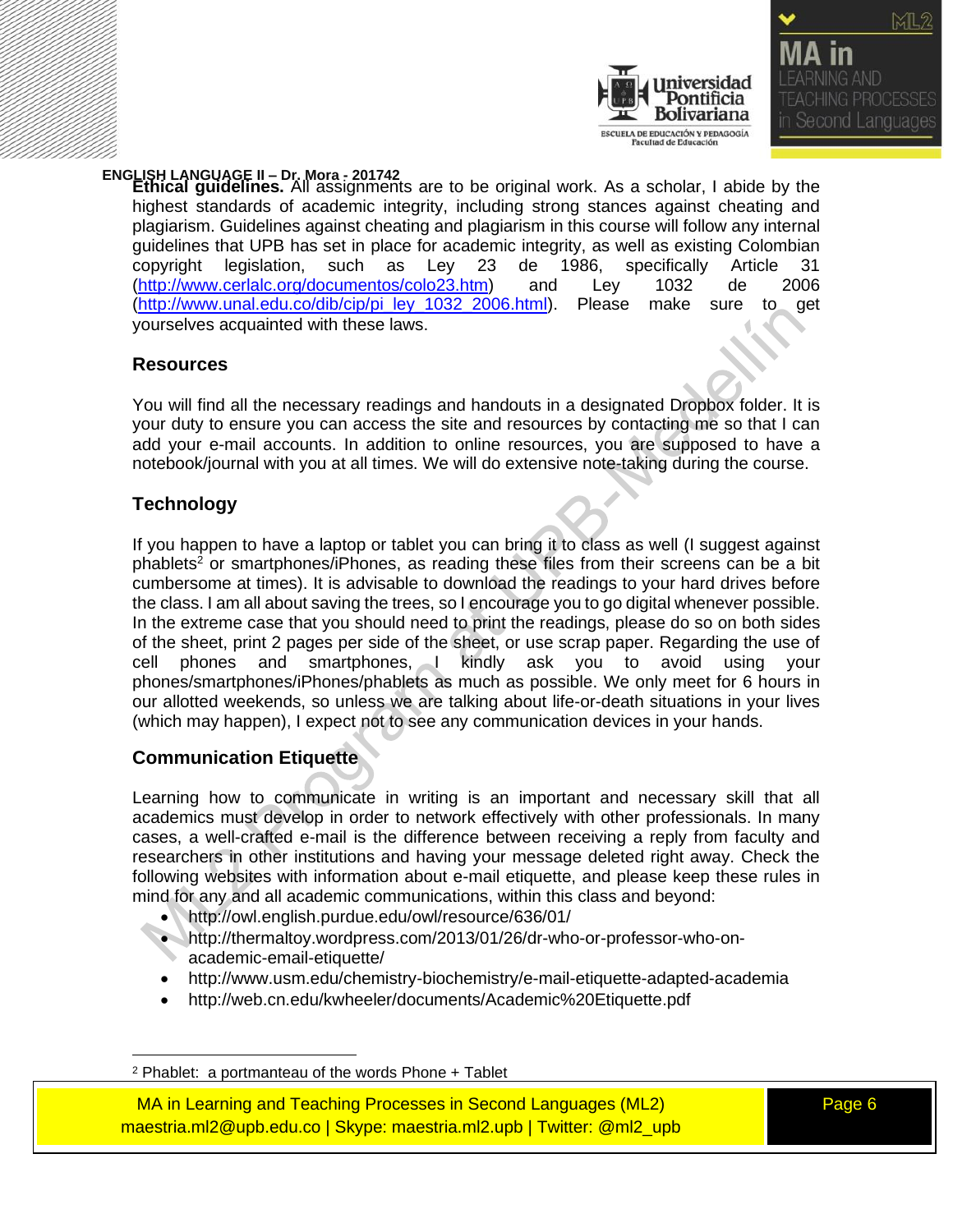



- **ENGLISH LANGUAGE II – Dr. Mora - 201742** http://akiraoconnor.org/2011/11/03/e-mail-etiquette-how-to-make-contact-withacademics/
	- http://science.kennesaw.edu/~hmattord/email.htm
	- http://www.101emailetiquettetips.com/
	- http://office.microsoft.com/en-us/outlook-help/12-tips-for-better-e-mail-etiquette-HA001205410.aspx
	- http://www.emailreplies.com/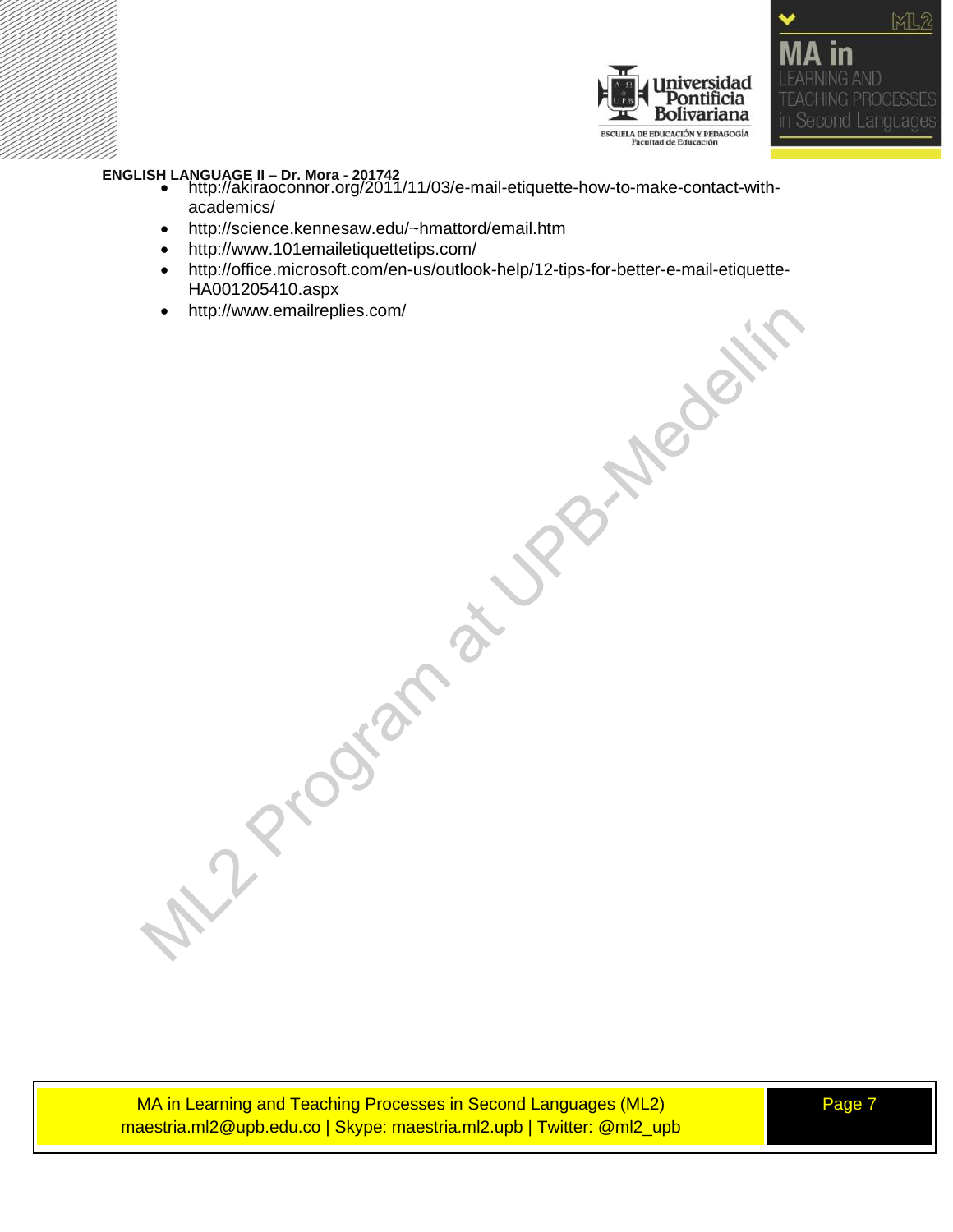



**ENGLISH LANGUAGE II – Dr. Mora - 201742 Schedule**

| <b>Session</b>                              | Topic(s)                                                                                                                      | <b>Readings and Media</b>                                                                                                                                                                                                                                                                                       |
|---------------------------------------------|-------------------------------------------------------------------------------------------------------------------------------|-----------------------------------------------------------------------------------------------------------------------------------------------------------------------------------------------------------------------------------------------------------------------------------------------------------------|
| On-Site 1<br><b>September</b><br>$2(8-11)$  | Introduction:<br>What do we mean by "literacy" today?<br>What does it mean to talk about<br>"literacies in second languages"? | Media:<br>Harste & Vasquez (2011) -<br><b>GCLR Webinar</b><br>Rowsell & Pahl (2012) -<br><b>GCLR Webinar</b><br><b>Readings:</b><br><b>Baseline understanding of</b><br>literacy/ies<br>Kalantzis & Cope (2011),<br>Chapter 1<br>Lankshear & Knobel (2011),<br>Chapter 1<br>Larson & Marsh (2015),<br>Chapter 1 |
|                                             |                                                                                                                               | <b>Research trends in</b><br>literacy:<br>Parsons, et al. (2016)                                                                                                                                                                                                                                                |
| On-Site 2<br><b>September</b><br>$2(11-14)$ | Critical literacy:<br>Questioning what, how, and why we read<br>and write today                                               | Media:<br>Janks (2013) - GCLR<br>Webinar<br>Luke (2012) - GCLR<br>Webinar                                                                                                                                                                                                                                       |
|                                             |                                                                                                                               | <b>Readings:</b><br>Comber (2015)<br>Goodman & Cocca (2014)<br>Janks (2014)<br>Luke (in press)<br>Mills (2016), Chapter 3<br>Smith & Hall (2013)<br>Vasquez, et al. (2013),<br>Chapter 2<br>Willis, et al. (2008), Chapter<br>2                                                                                 |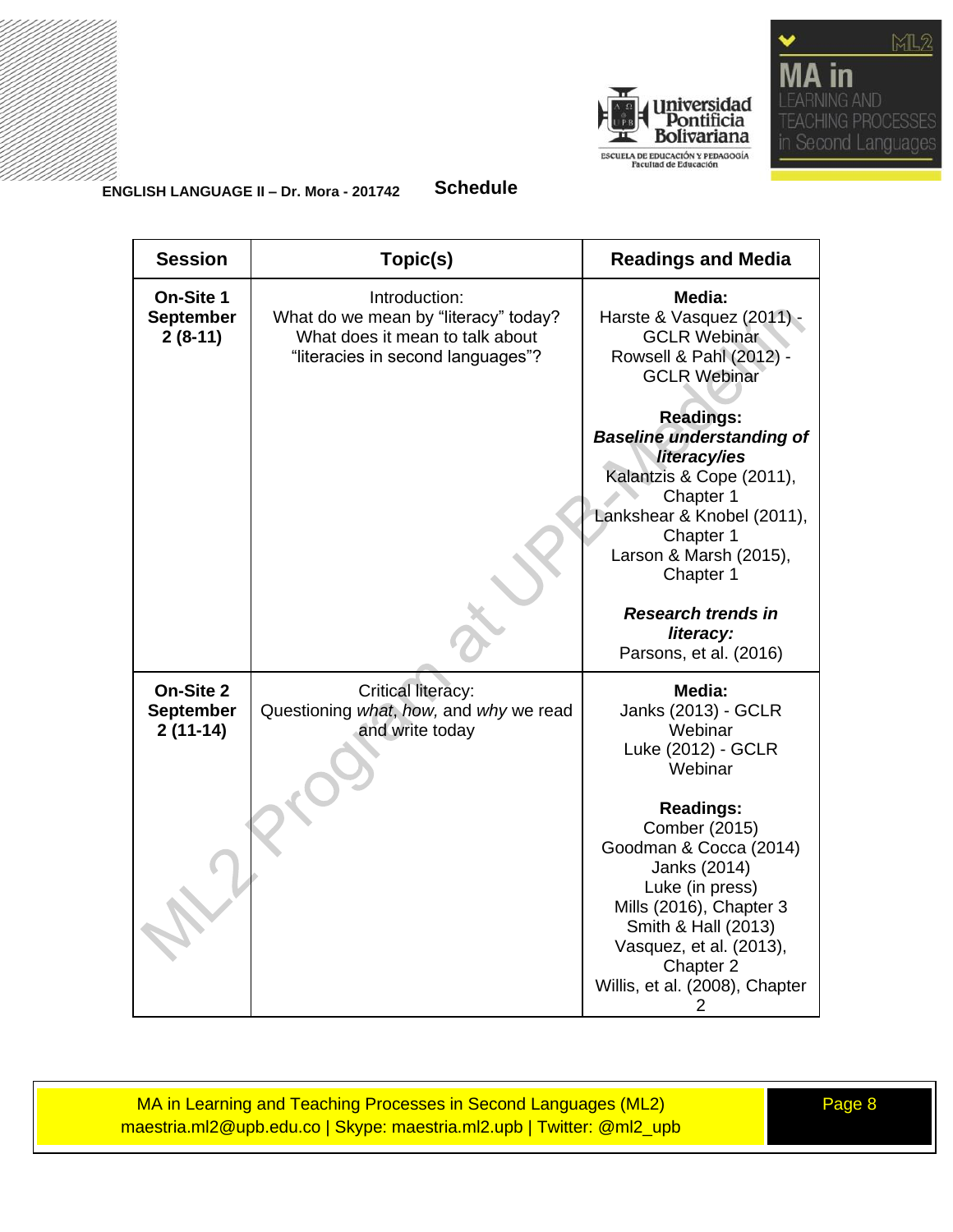

 $ML2$  $\overline{\mathbf{A}}$ in LEARNING AND<br>TEACHING PROCESSES in Second Languages

| Work<br><b>Session 1</b><br><b>Sept 8-9</b> | ENGLIAU behalen II - DrcMateat Lateracy in the context of<br>elementary education, second language<br>education, and media<br>(Readings to support Assignment #1) | <b>Elementary Education:</b><br>Cooper & White (2012)<br>Gregg, et al. (2012)<br>Kuby (2012) – GCLR<br>Webinar<br>Norris, et al. (2012)<br>Paugh, et al. (2007)<br><b>Secondary Education:</b><br>Bacon (2017)<br>Chun (2009)<br>Fajardo (2015)<br>Huang (2015)<br>Ko (2013)<br>Ko & Wang (2009)<br>Ko & Wang (2013)<br>Mackie (2003)<br>Mattos (2012)<br>Mora (2014)<br>Rahimi & Askari Bigdeli<br>(2015)<br>Reid (2011)<br><b>Riley (2015)</b><br>Stojković & Živković (2012)<br>Waterhouse (2012)<br><b>Media and Society</b><br>Harste & Albers (2013)<br>Kelly & Bromer (2017)<br>King $(2013)$ – GCLR<br>Webinar<br>Kirkland $(2014)$ – GCLR<br>Webinar<br>Morrell (2014)<br>Reid (2011)<br>Stevens & Stovall (2010)<br>Saunders, et al. (2017)<br>Turner, et al., (2013)<br><b>Willis (2015)</b> |
|---------------------------------------------|-------------------------------------------------------------------------------------------------------------------------------------------------------------------|---------------------------------------------------------------------------------------------------------------------------------------------------------------------------------------------------------------------------------------------------------------------------------------------------------------------------------------------------------------------------------------------------------------------------------------------------------------------------------------------------------------------------------------------------------------------------------------------------------------------------------------------------------------------------------------------------------------------------------------------------------------------------------------------------------|
| On-Site 3<br>Sept 15                        | New Literacy Studies: Rethinking<br>practices beyond the classroom (and<br>back)                                                                                  | Media:<br>Street (2013a) - GCLR<br>Webinar                                                                                                                                                                                                                                                                                                                                                                                                                                                                                                                                                                                                                                                                                                                                                              |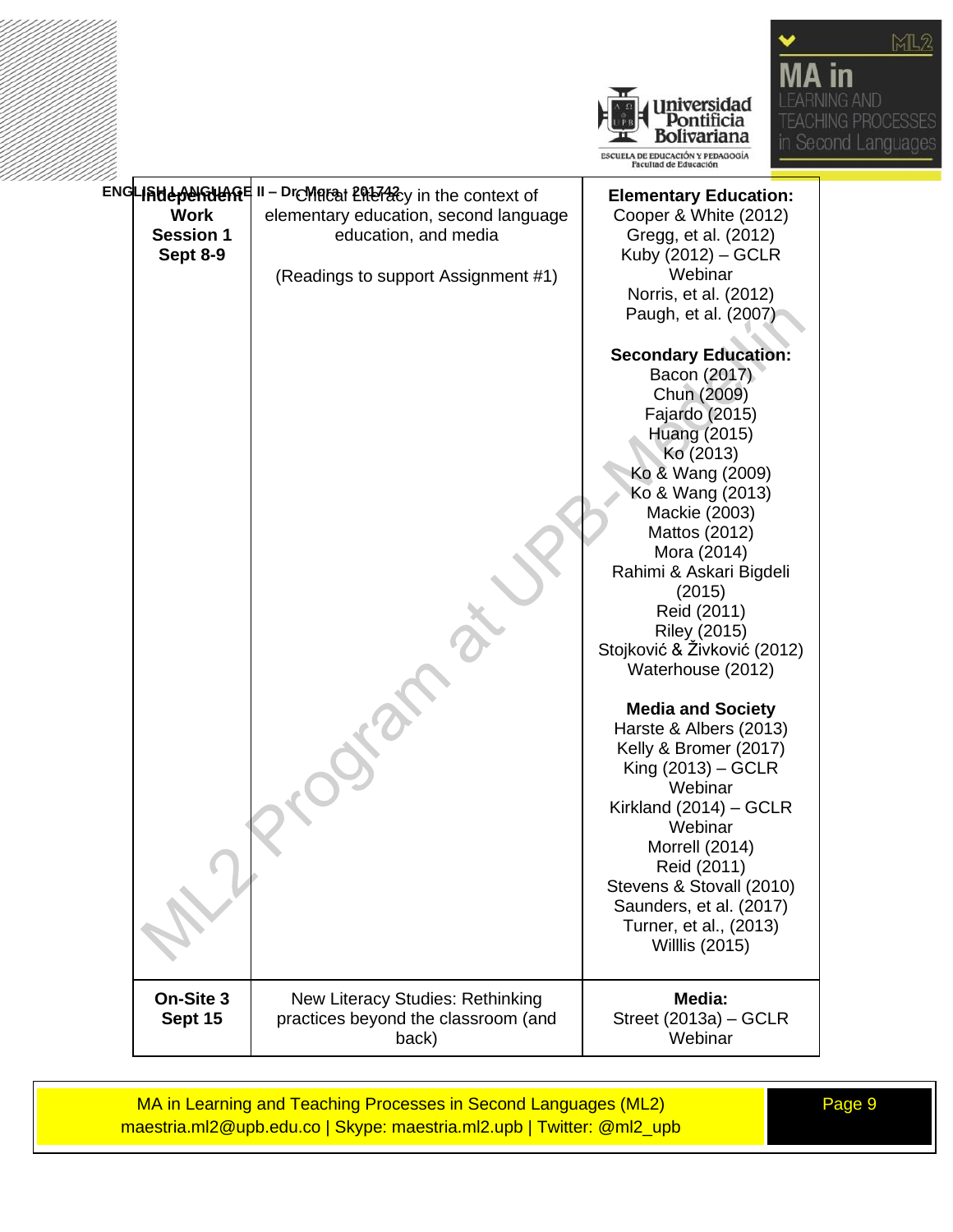



|                                                                     | ENGLISH LANGUAGE II - Dr. Mora - 201742                                                         | Street (2013b) - ML2 Open<br><b>Lecture Series</b>                                                                                                                                                                                                                                                                                                              |
|---------------------------------------------------------------------|-------------------------------------------------------------------------------------------------|-----------------------------------------------------------------------------------------------------------------------------------------------------------------------------------------------------------------------------------------------------------------------------------------------------------------------------------------------------------------|
|                                                                     |                                                                                                 | <b>Readings:</b><br>Bitz & Emejulu (2016)<br>Kist (2012)<br>Knobel & Lankshear (2014)<br>Knobel & Lankshear (2015)<br>Lankshear, et al. (2013)<br><b>Millard (2006)</b><br>Nahachewsky (2013)<br>Street (2013), Chapter 3<br>White & Hungerford-Kresser<br>(2014)                                                                                               |
| On-Site 4<br>Sept 16                                                | Multiliteracies and Multimodality:<br>Actively engaging with multiple<br>messages and resources | <b>Readings:</b><br>Boche (2014)<br>Cope & Kalantzis (2009)<br>Hepple, et al. (2014)<br>Jacobs (2013a)<br>Jacobs (2013b)<br>Mills (2010)<br>Mills (2016), Chapter 4<br>New London Group (1996)<br>O'Byrne (2014)<br>Trigos-Carrillo & Rogers<br>(2017)<br>Vasudevan, et al. (2010)                                                                              |
| Independent<br><b>Work</b><br><b>Session 2</b><br><b>Sept 22-23</b> | Multimodality and Multiliteracies in the<br><b>School Curriculum</b>                            | <b>Readings:</b><br>Ajayi (2015)<br>Álvarez Valencia (2016)<br>Barton & Unsworth (2014)<br>Burke & Hardware (2015)<br>Boyd & Brock (2014),<br>Chapter 11<br>Domingo (2014)<br>Garcia (2017)<br>Hepple, et al., (2014)<br>Howell, et al. (2017)<br>Kervin & Mantei (2017)<br>Kim & Omerbašić (2017)<br>Kist (2017)<br>Mora (in press)<br>Nelson & Johnson (2014) |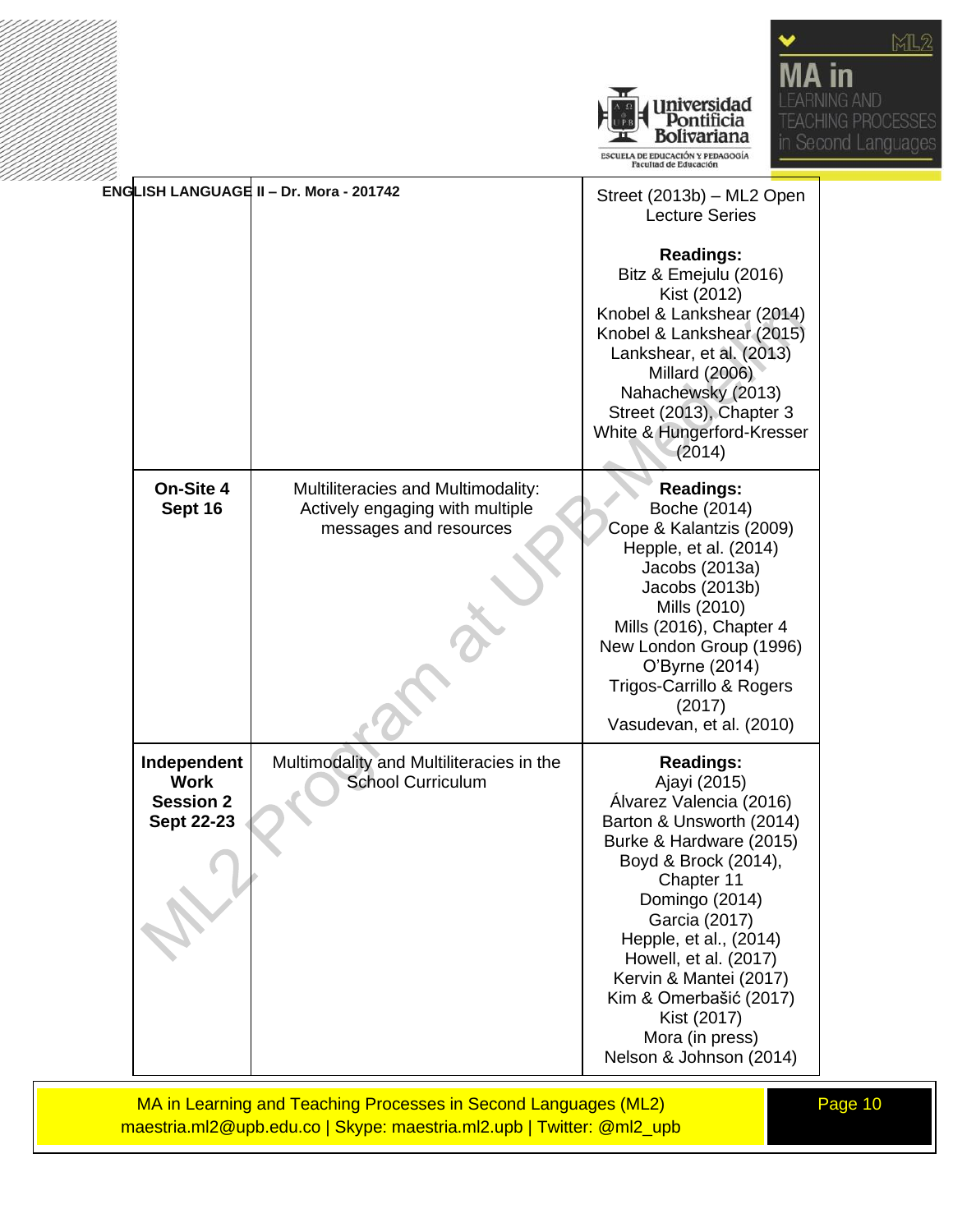



|                      | ENGLISH LANGUAGE II - Dr. Mora - 201742          | Öman & Sofkova Hashemi<br>(2015)<br>Omerbašić (2015)<br>Towndraw, et al (2013)<br>Wong (2015)                                                                                                                                                            |
|----------------------|--------------------------------------------------|----------------------------------------------------------------------------------------------------------------------------------------------------------------------------------------------------------------------------------------------------------|
| On-Site 5<br>Sept 29 | 21st Century Literacies in P-20                  | Media:<br>Alvermann (2016) - GCLR<br>Webinar<br><b>Beavis (2014) - GCLR</b><br>Webinar<br>Marsh (2015) - GCLR<br>Webinar<br>Merchant (2015) - GCLR<br>Webinar<br><b>Readings:</b><br>Alvermann (2015)                                                    |
|                      |                                                  | Amicucci (2014)<br>Arena (2008)<br>Cañas, et al. (in press)<br>Bryan & Garland (2016)<br>Burnett & Merchant (2015)<br>Choudhoury & Share (2012)<br>Garcia (2013)<br>Guzzetti & Foley (2014)<br>Handsfield (2016), Chapter<br>10<br>Hicks & Turner (2013) |
|                      |                                                  | Lammers & Marsh (2015)<br>Merchant (2009)<br>Padgett & Curwood (2016)<br>Pandya & Pagdilao (2015)<br>Rust (2015)<br>Scott (2014)<br>Semingson, et al. (2017)<br>Spires (2015)<br>Stornaiuolo & LeBlanc<br>(2014)<br>Vasquez et al (2013),<br>Chapter 7   |
| On-Site 6<br>Sept 30 | Literacy in these new times:<br>Calls for Action | Media:<br>Nieto (2016) - GCLR<br>Webinar                                                                                                                                                                                                                 |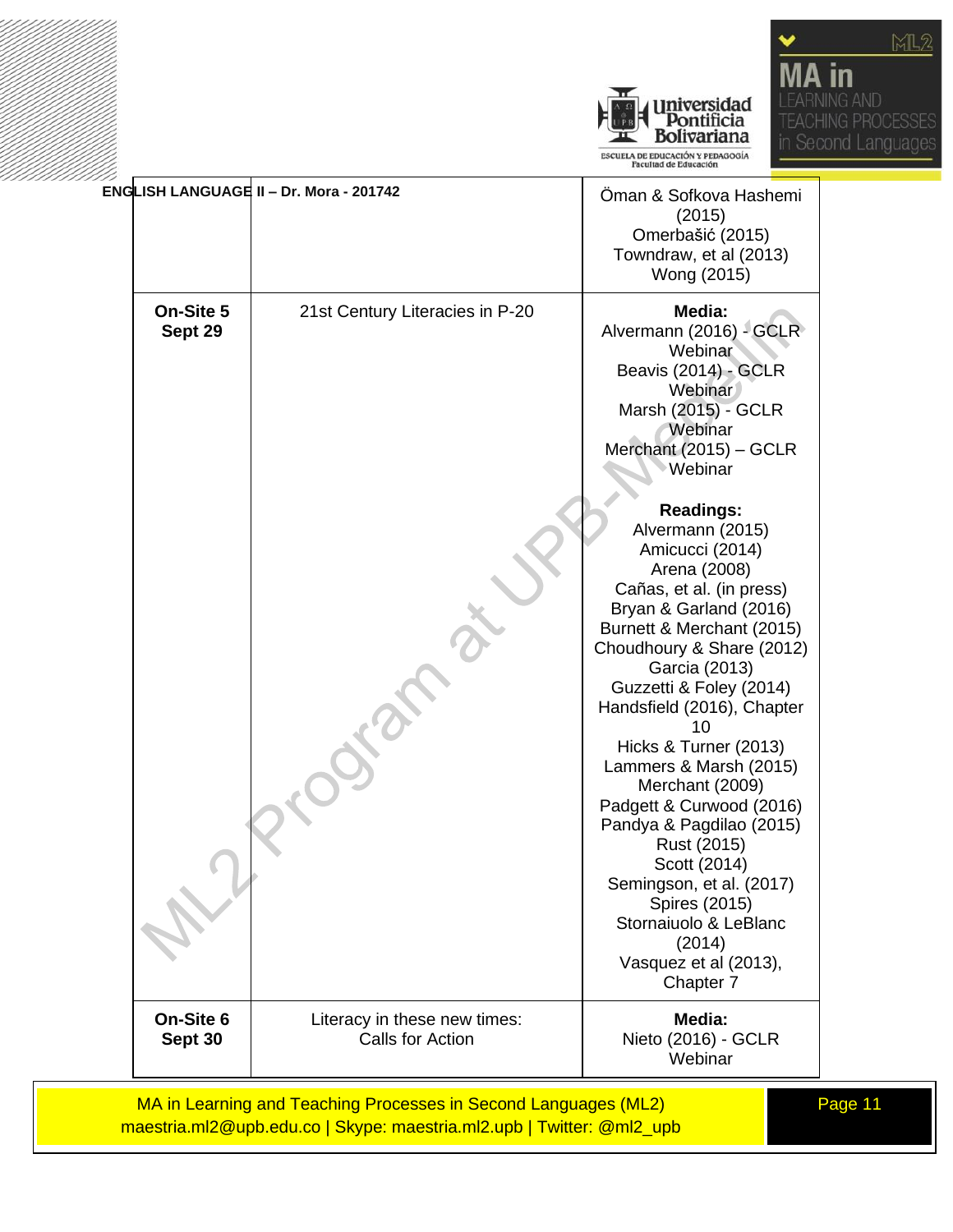



|                                                                                                 | ENGLISH LANGUAGE II - Dr. Mora - 201742                                                                                                           | Norton (2013) - GCLR<br>Webinar<br>Mora (2015) - GCLR<br>Webinar<br><b>Readings:</b><br>Azano (2015)<br>Bean & Dunkerly-Bean<br>(2016)<br>Comber (in press)<br>Dunkerly-Bean (2013)<br>Leung & Street (2013)<br>López-Bonilla (2015)<br>Mora (2016)<br>Mora, et al. (in press)<br>Morrell (2017)<br>Nieto (2013)<br>Njeru (2015)<br>Roy-Campbell (2012)<br>Semingson, et al. (under |
|-------------------------------------------------------------------------------------------------|---------------------------------------------------------------------------------------------------------------------------------------------------|-------------------------------------------------------------------------------------------------------------------------------------------------------------------------------------------------------------------------------------------------------------------------------------------------------------------------------------------------------------------------------------|
| Independent<br><b>Work</b><br><b>Session 3</b><br><b>Oct 6-7</b><br><b>Interest</b><br>Workshop | Topics and readings will be selected based on students' actual<br>interests<br><b>DEADLINES FOR ASSIGNMENTS</b><br><b>Assignment #1 - Sept 15</b> | review)<br>Wise & O'Byrne (2016)                                                                                                                                                                                                                                                                                                                                                    |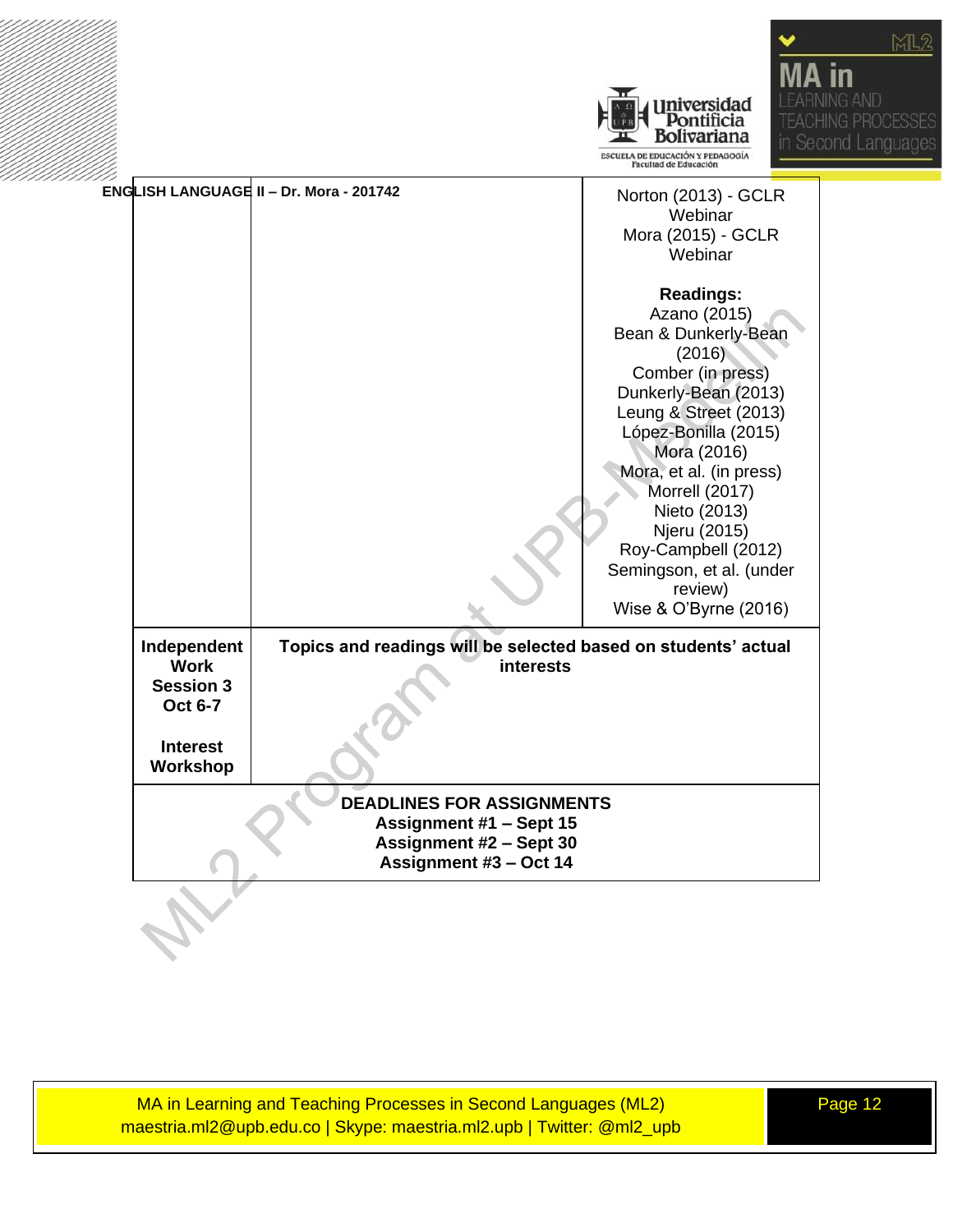



**ENGLISH LANGUAGE II – Dr. Mora - 201742**

M.2 Program at UP B Medelin

MA in Learning and Teaching Processes in Second Languages (ML2) maestria.ml2@upb.edu.co | Skype: maestria.ml2.upb | Twitter: @ml2\_upb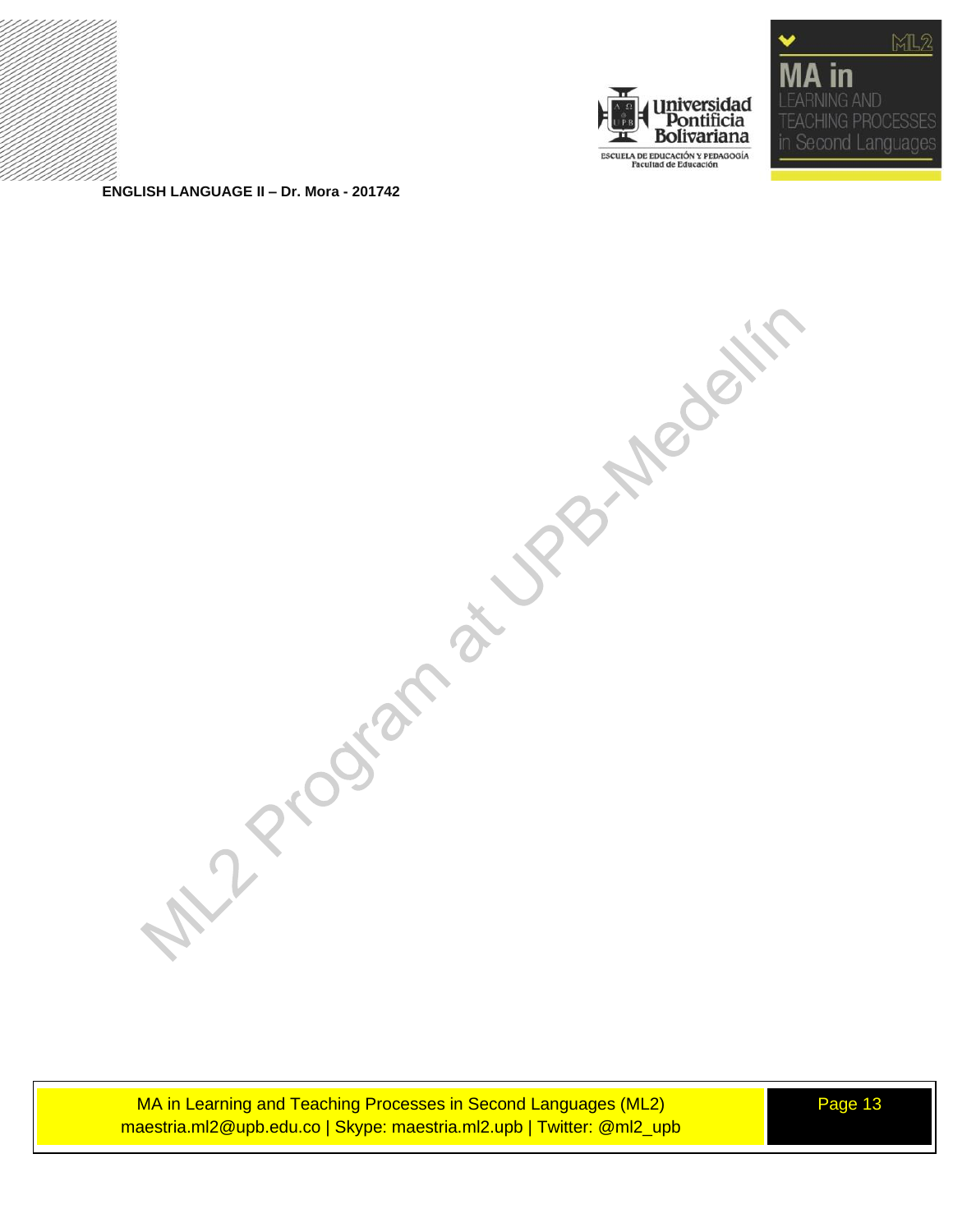



#### **ENGLISH LANGUAGE II – Dr. Mora - 201742 Notes:**

For the first version of this seminar (Semester 2, 2013), I had the honor to receive feedback from Professor Brian Street (King's College London, UK), Professor Colin Lankshear (Mount St. Vincent University, Canada) and from my mentor Professor Arlette Ingram Willis (University of Illinois at Urbana-Champaign, USA). Their recommendations regarding the contents and direction for this course are still key elements for my revisions to each iteration of this syllabus.

In fact, this version of this seminar is dedicated to the lasting memory of a great friend, colleague, inspiration, and mentor: Professor Brian Street. Brian left us a few months ago and his influence in my work is present in my interest in New Literacy Studies and my research in urban literacies at LSLP.

I would also like to thank all the students from the previous versions of this course for their interactions and participation, as they help me adjust the course every semester. Finally, I must thank my amazing team of student researchers at the Literacies in Second Languages Project (which includes preservice teachers, MA candidates and MA alumni). Through our conversations and writing, I am confident every version of this course is stronger than the previous one. And of course, I have to thank my TAs, Claudia Cañas, Gloria Gutiérrez, and Ana Karina Rodríguez, whose interest in literacies research is an instrumental part of this new iteration of the course. I look forward to seeing all three of them teach their own version of this seminar (whether in English or Spanish) in the nearest future.

#### **Additional resources**

Websites featuring ongoing research on literacies:

• Global Conversations in Literacy Research (GCLR) – An initiative by Dr. Peggy Albers and her doctoral research assistants at Georgia State University, GCLR features webinars by some of the leading literacy researchers in the world, making it an excellent resource to learn about the current issues in the field. Some GCLR webinars are actually class resources for this course! You can access GCLR at <https://globalconversationsinliteracy.wordpress.com/> and and <https://www.youtube.com/channel/UCay7UB8Mm5SpRnPy6Mxl5Gg/feed>

• New Learning – A website documenting the literacy research by Dr. Mary Kalantzis and Dr. Bill Cope (University of Illinois at Urbana-Champaign), including research on multiliteracies, the Learning by Design project, and other materials – [http://newlearningonline.com](http://newlearningonline.com/)

- New Media Literacies A website by Dr. Henry Jenkins (University of Southern California), which documents research efforts toward participatory use of media from a critical standpoint – <http://www.newmedialiteracies.org/>
- New Literacies Research Lab A website for the New Literacies Research led by Dr. Donald Leu (University of Connecticut), focusing on the changing nature of reading in the digital world – <http://www.newliteracies.uconn.edu/>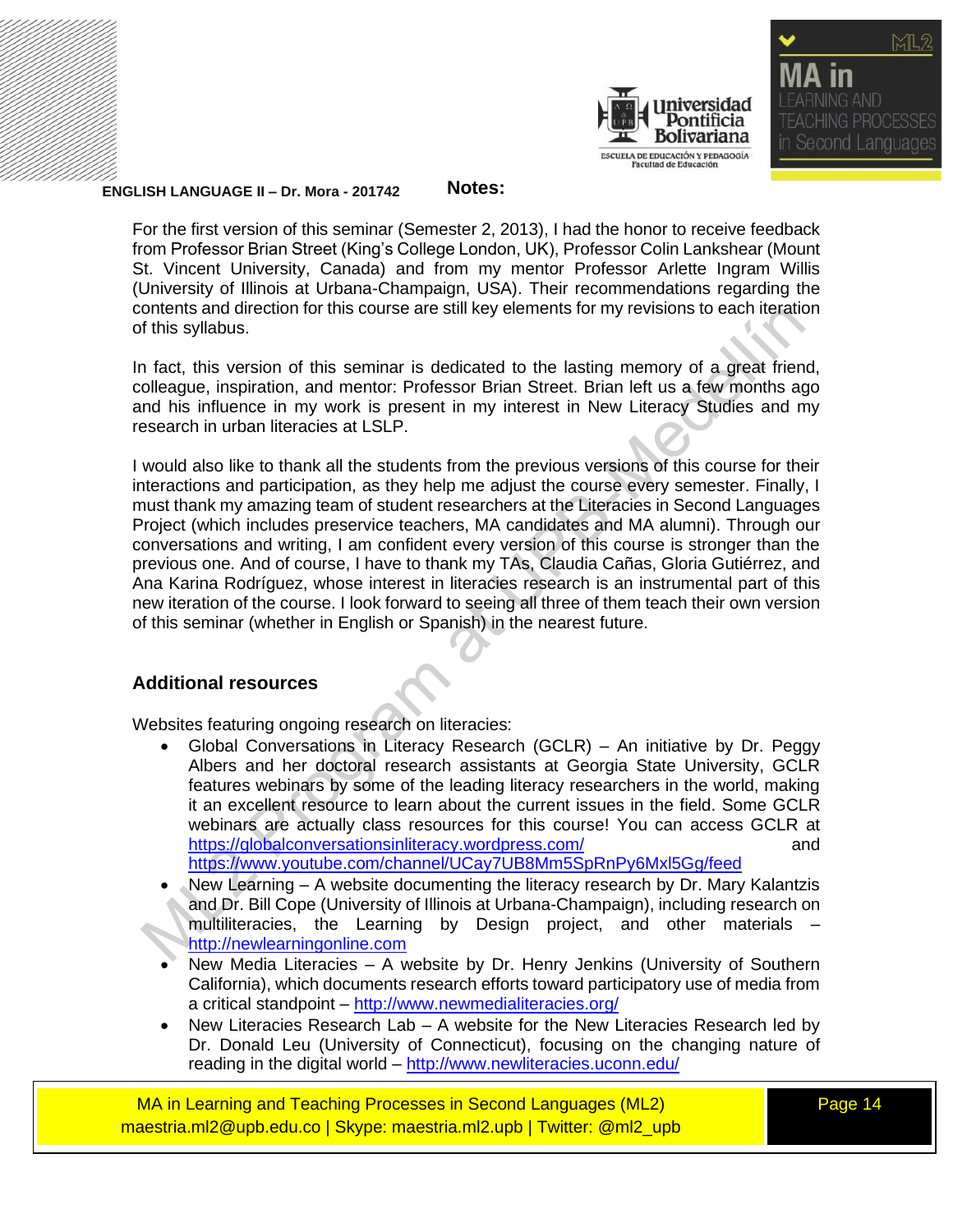



ENGLISH LANGUAGE III LERG NOT - 201742 Site featuring selected resources from the work of Dr. Michele Knobel (Montclair State University) and Dr. Colin Lankshear (Mount St. Vincent University) – <http://everydayliteracies.net/>

- Initiative for 21<sup>st</sup> Century Literacies Research A project led by Dr. Shelbie Witte (Oklahoma State University) to engage in research about what it means to talk about literacy today – <http://www.initiativefor21research.org/>
- The Multiliteracies and Global Englishes Research Group at the University of South Australia – A group under Dr. Sue Nichols' leadership exploring language and literacy practices across multiple socio-cultural contexts [http://www.unisa.edu.au/Research/Centre-for-Research-in-Education/research](http://www.unisa.edu.au/Research/Centre-for-Research-in-Education/research-groups/Multiliteracies-and-Global-Englishes-Research-Group/)[groups/Multiliteracies-and-Global-Englishes-Research-Group/](http://www.unisa.edu.au/Research/Centre-for-Research-in-Education/research-groups/Multiliteracies-and-Global-Englishes-Research-Group/)
- Literacies in Second Languages Project (LSLP) This initiative, housed at UPB-Medellín, is currently researching how to make better sense of the literacies that are present in our city and our schools. You will also find our LSLP Micro-Papers there. – [http://literaciesinl2project.org](http://literaciesinl2project.org/)
- My own website features more ideas to use literacies in second languages. Please visit<http://www.elpatronhimself.net/teaching.html> for more examples.

Social Networking Sites about literacy:

- Language, Literacy & Identity Interest Group on Google+ <https://plus.google.com/u/0/communities/114435711930819046310>
- New Literacies Collaborative at NC State University Facebook Group <https://www.facebook.com/groups/111870137568/>

Examples of Working Papers series in literacy and TESOL:

- Arizona Working Papers in Second Language Acquisition and Teaching <http://w3.coh.arizona.edu/AWP/>
- Concordia Working Papers in Applied Linguistics (COPAL) from Concordia University in Canada – <http://doe.concordia.ca/copal/>
- Tilburg Papers in Culture Studies from Tilburg University in Belgium –. [http://www.tilburguniversity.edu/research/institutes-and-research](http://www.tilburguniversity.edu/research/institutes-and-research-groups/babylon/tpcs/)[groups/babylon/tpcs/](http://www.tilburguniversity.edu/research/institutes-and-research-groups/babylon/tpcs/)
- Working Papers in Urban Languages and Literacies (WPULL) from King's College London –

<http://www.kcl.ac.uk/innovation/groups/ldc/publications/workingpapers/index.aspx>

• Working Papers in Literacy, Culture, and Language Education from Indiana **University** 

[http://education.indiana.edu/graduate/programs/literacy-culture](http://education.indiana.edu/graduate/programs/literacy-culture-language/specialty/wplcle/)[language/specialty/wplcle/](http://education.indiana.edu/graduate/programs/literacy-culture-language/specialty/wplcle/)

- Working Papers in TESOL and Applied Linguistics from Teachers College, Columbia University – <http://journals.tc-library.org/index.php/tesol>
- Working Papers in Second Language Studies from the University of Hawai'I [http://www.hawaii.edu/sls/?link=working\\_papers](http://www.hawaii.edu/sls/?link=working_papers)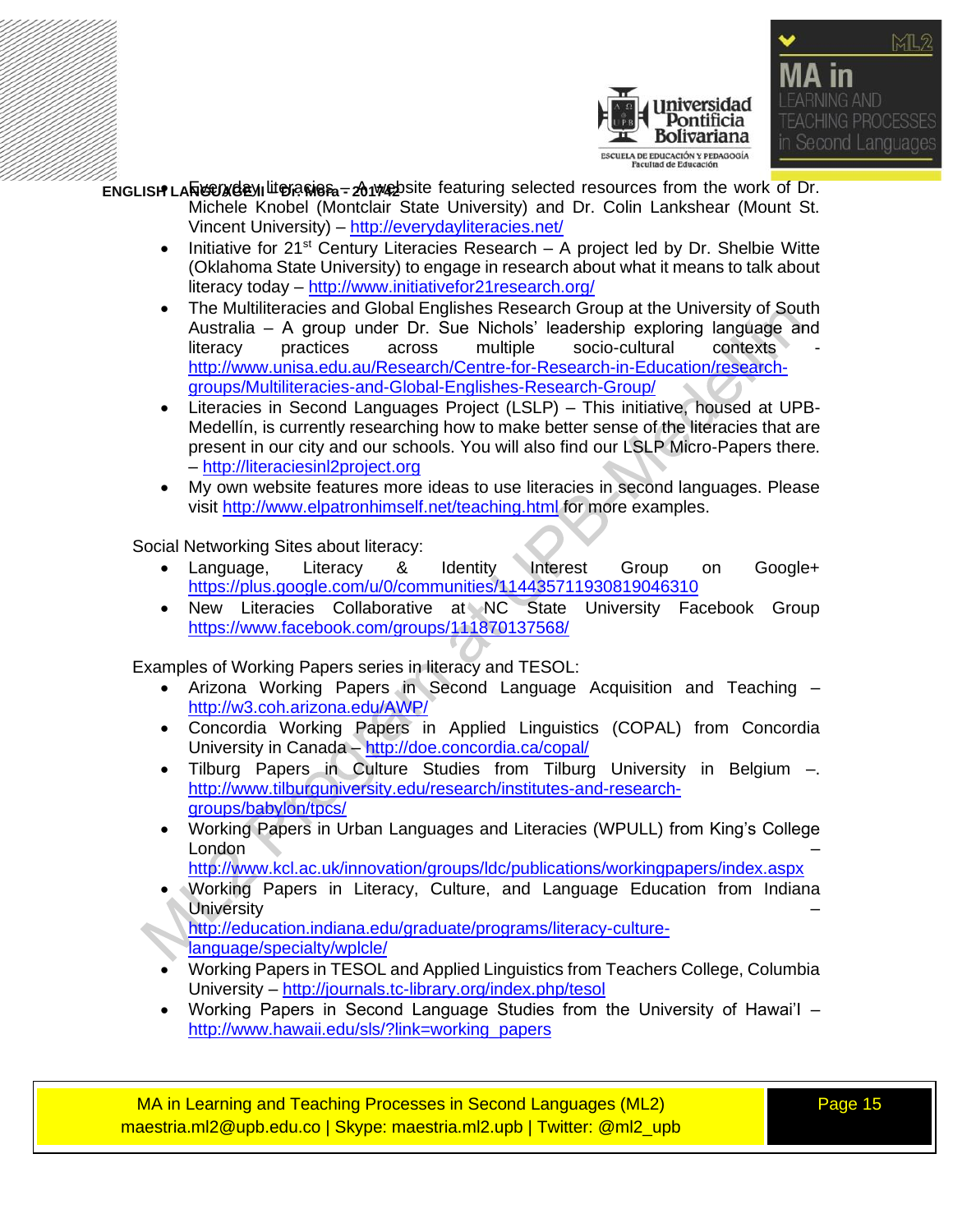



ENG**MSIFLIANGWAGE III ODIOWALS 2019 Articles on literacy/education:** 

- The Directory of Open Access Journals [\(http://doaj.org\)](http://doaj.org/) listed 34 journals under the "literacy" keyword, 7 under "language and literacy" and 249 under "language".
- Our database [\(http://consultaremota.upb.edu.co\)](http://consultaremota.upb.edu.co/) features some top journals on language and literacy (JSTOR and EBSCO) such as: Journal of Adolescent & Adult Literacy | Reading Research Quarterly | TESOL Quarterly | English Education | **Literacy**
- I also recommend looking at the Education Resources Information Center (ERIC [http://eric.ed.gov\)](http://eric.ed.gov/). You can also find articles and papers on different education topics.
- In the Dropbox course folder, you will find a working document in the "Additional Resources" subfolder. This document, compiled by Dr. Michael Lessard-Clouston (Biola University, USA) includes over 830 journals, magazines, and working papers series. I encourage you to go over it and keep it handy as a reference for present and future work in ML2 and beyond.

#### *Peer-reviewed journals in Colombia*

- PROFILE Journal (Universidad Nacional[\)](http://revistas.unal.edu.co/index.php/profile/index) <http://revistas.unal.edu.co/index.php/profile/index>
- HOW Journal (ASOCOPI) <http://www.howjournalcolombia.org/index.php/how/index>
- Revista Q (UPB) <http://revistaq.upb.edu.co/>
- Latin American Journal of Content and Language Integrated Learning LACLIL (Universidad de la Sabana) <http://laclil.unisabana.edu.co/index.php/LACLIL>
- ENLETAWA Journal (UPTC[\)](http://revistas.uptc.edu.co/revistas/index.php/enletawa_journal) [http://revistas.uptc.edu.co/revistas/index.php/enletawa\\_journal](http://revistas.uptc.edu.co/revistas/index.php/enletawa_journal)
- Opening Writing Doors Journal (Universidad de Pamplona[\)](http://owdj.unipamplona.edu.co/) <http://owdj.unipamplona.edu.co/>
- Revista Íkala (Universidad de Antioquia[\)](http://aprendeenlinea.udea.edu.co/revistas/index.php/ikala) <http://aprendeenlinea.udea.edu.co/revistas/index.php/ikala>
- Colombian Applied Linguistics Journal (Universidad Distrital[\)](http://revistas.udistrital.edu.co/ojs/index.php/calj) <http://revistas.udistrital.edu.co/ojs/index.php/calj>
- Revista Matices en Lenguas Extranjeras (Universidad Nacional[\)](http://revistas.unal.edu.co/index.php/male) <http://revistas.unal.edu.co/index.php/male>
- Revista Lenguaje (Universidad del Valle) <http://revistalenguaje.univalle.edu.co/>
- GiST Journal (Universidad UNICA[\)](http://www.publicacionesunica.com/gist/index.php/gist/index) <http://www.publicacionesunica.com/gist/index.php/gist/index>
- Revista Palabra (UPB-Montería) <http://srvzenu.monteria.upb.edu.co/revistapalabra/>

Information Regarding APA Style Online:

- <https://owl.english.purdue.edu/owl/resource/560/01/>
- <http://www.library.cornell.edu/resrch/citmanage/apa>
- <http://flash1r.apa.org/apastyle/basics/index.htm>
- [http://library.nmu.edu/guides/userguides/style\\_apa.htm](http://library.nmu.edu/guides/userguides/style_apa.htm)